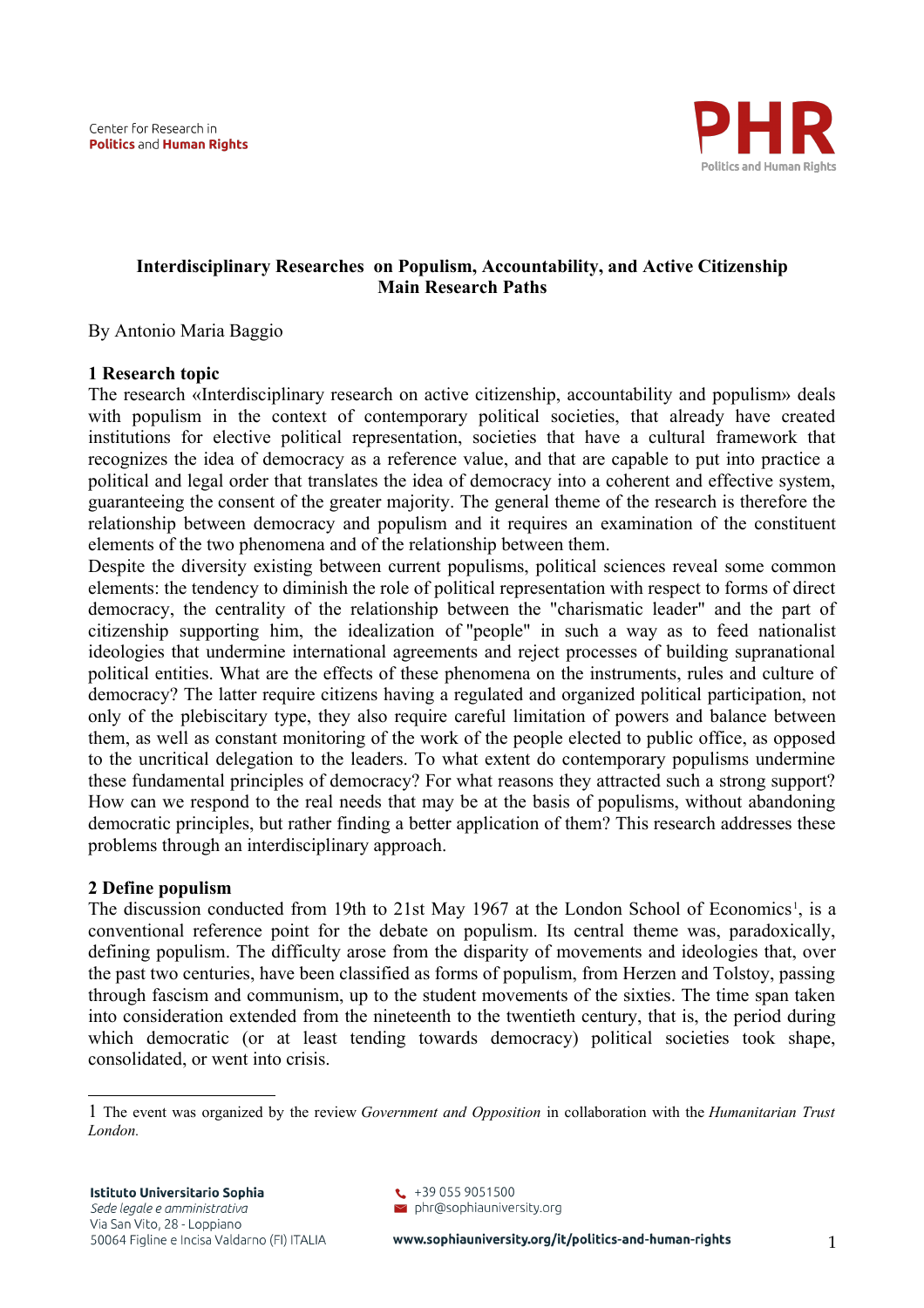

Faced with this complex variety of phenomena related to populism, it is not surprising that Isaiah Berlin invented, during the London debate, the "Cinderella complex": every definition elaborated by a theory - and therefore also that of populism - is comparable to Cinderella's shoe: perfect in itself, it does not find in reality any foot that exactly matches it<sup>[2](#page-1-0)</sup>.

Despite this, Ghita Ionescu and Ernest Gellner had managed to identify six "issues" or themes characterizing populism. It is true that in the fifty years following the London event, the phenomenology of populism has considerably expanded. But the same themes can be found within the most recent studies, albeit re-interpreted and inserted in the contemporary context<sup>[3](#page-1-1)</sup>. It is therefore convenient to start from the introductory summary written by Ionescu and Gellner<sup>[4](#page-1-2)</sup> and try to understand, point by point, the new challenges that the phenomenon presents today.

## **3 Ideology and / or movement?**

First of all, is populism an ideology, a movement, or both? Among past and contemporary scholars there are those who emphasize one alternative or the other, and it is understood that, from an analytical point of view, the two things must be considered separately. But the observation of a populist phenomenon as a whole highlights, in the first half of the twentieth century as in the two decades of the 2000s, the mutually generative link between ideology and movement: populism produces a reading of reality that has the aim of inducing social groups to make choices (ideological factor) that can generate movements, which in turn reinforce ideology. All of this can happen independently of the truth or falsity of what ideology affirms, because a persuasive circle is created that produces its own narratives and that has nothing to do with the "factual truths", that is, with a common heritage of values and of experiences that allows people of different beliefs to be part of the same political community. Rewriting history by eliminating its founding facts, the truths shared by witnesses, is one of the means used to give a different orientation to the political community.

## **4 Factual truth, lies and accountability**

The factual truths can also be concealed by means of the "manufacture of images of all sorts, in which, again, every known and established fact can be denied or neglected if it is likely to damage the image; in fact, unlike an old-fashioned portrait, an image is not made simply to improve reality, but to offer a complete substitute for it "[5](#page-2-0) . Lying, Hannah Arendt pointed out, is a form of action. A populist movement, as ideological, lives the paradox of being able to do politics independently of

<span id="page-1-2"></span>4 Ionescu, Ghita and Gellner, Ernest. (Edd.), *Populism, Its Meaning and National Characteristics*. New York: The McMillan Company, 1969 (London: Weidenfeld and Nicolson, 1969): 1-5.

<span id="page-1-0"></span><sup>2</sup> Berlin did not deliver a text for the book that came out following the event. However, two files can be found in the "Isaiah Berlin Virtual Library", both named "To define populism"; the first transcribes Berlin's interventions: berlin.wolf.ox.ac.uk/lists/bibliography/bib111bLSE.pdf; the second is the "verbatim" of the entire meeting: berlin.wolf.ox.ac.uk/lists/bibliography/bib111b.pdf.

<span id="page-1-1"></span><sup>3</sup> Mudde, Cas and Kaltwasser, Cristóbal R. (Edd.). *Populism in Europe and the Americas: Threat or Corrective for Democracy?* Cambridge: Cambridge University Press, 2012; Vallespín, Fernando - Bascuñán, Máriam M. *Populismos*. Madrid: Alianza Editorial 2017; Kaltwasser, Cristóbal R. - Taggart, Paul - Ochoa Espejo, Paulina - Ostiguy, Pierre (Edd.). *The Oxford Handbook of Populism*. Oxford: Oxford University Press, 2017; Tarchi, Marco (Ed.). *Anatomia del populismo*. Napoli: Diana Edizioni, 2019.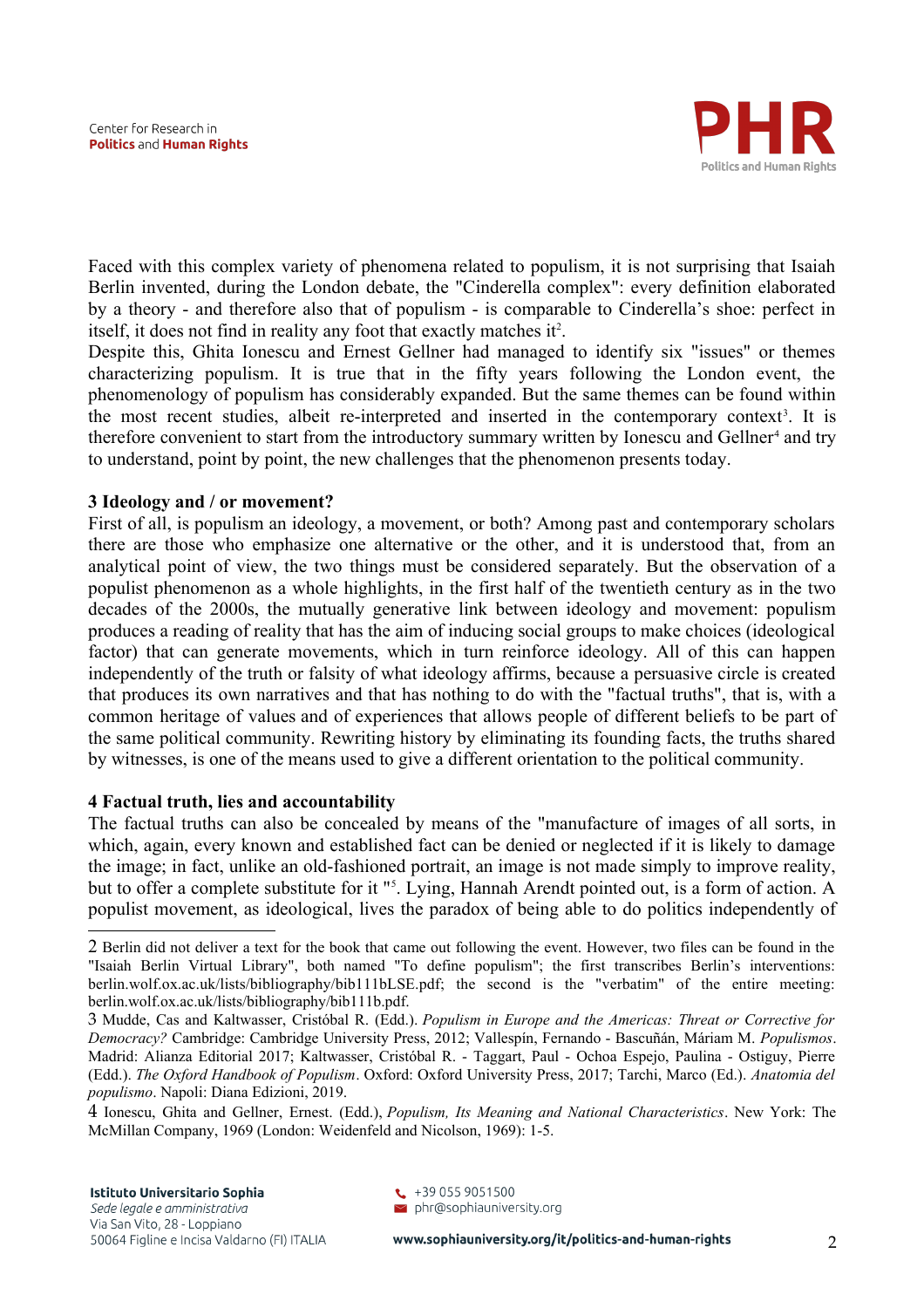

reality; for this reason, it cannot accept to report to an external judge, but seeks only the internal confirmation of the affiliates, considered as if they were "the people", that is the whole. From here, to the desire to unify the exercise of all powers, failing their necessary division and distribution among different competitors, the step is short.

From these considerations, we understand the choice, on the part of our research, to examine and compare these ideological forms that tend to be self-referring in the light of the principles of accountability, that is, the availability and the ability to "account" that characterizes the democratic idea of power and the exercise of public offices. The use of knowledge developed by business and organization sciences, and, in general, the wealth of thought and experience accumulated in the field of accountability by civil society subjects is also particularly fruitful.

## **5 Critique of representation**

The second characterizing theme was identified by Ionescu and Gellner in populism intended as a sort of "recurrent mentality", which occurs in historical moments in which the "intermediate social factors", that is, the intermediate communities between individual and state, associations, social representations, the middle class itself, appear weak, or unable to perform their mediation function. It is a well-known situation, which we experienced in Europe after the First World War and was one of the factors that promoted the rise of Fascism and Nazism: multiplying the sense of distrust and disappointment towards parliamentary systems, populist organizations they cancel the role of mediators and propose themselves as the direct guarantor of popular interests. The first form of mediation that is regularly attacked by populisms in history is the most politically relevant: parliamentary representation. It is a recurring and dangerous phenomenon that we already notice in Napoleon III, who tried to establish a direct link between the one who held the power and the masses, bypassing the mechanisms of representation that democracy of his time had built: «The Bonapartist regime traced the first lines of an emerging corporatism. This plebiscite experiment based its demand for legitimacy precisely on the fact that it was a reaction to the parliamentary fragmentation of liberalism: it represented a government of action created to replace an inept regime based on oratory»<sup>[6](#page-2-1)</sup>.

Numerous phenomena have contributed, in the last fifty years, to the weakening of the image of political representatives in various democratic countries: widespread episodes of corruption, introduction of electoral laws imposing co-optation of the parliamentarian from above instead of free choice by the voters, theorizations tending to limit or eliminate the role of political representation, interpretation of the instruments of direct democracy and of those of representative democracy as an alternative between two antagonistic political systems, hiding their natural cooperation and complementarity (even in a competitive sense).

 $\begin{array}{c} \text{+39} \ 055 \ 9051500 \end{array}$  $\geq$  phr@sophiauniversity.org

<span id="page-2-0"></span><sup>5</sup> Hanna Arendt, *Between Past and Future: Eight Exercises in Political Thought.* New York: Penguin Books, 1977: 247-248.

<span id="page-2-1"></span><sup>6</sup> Maier, Charles S. «"Vincoli fittizi... della ricchezza e del diritto": teoria e pratica della rappresentanza degli interessi». In Berger, Suzanne. *L'organizzazione degli interessi nell'Europa Occidentale. Pluralismo, corporativismo e la trasformazione della politica*. Bologna: il Mulino, 1983: 70-71.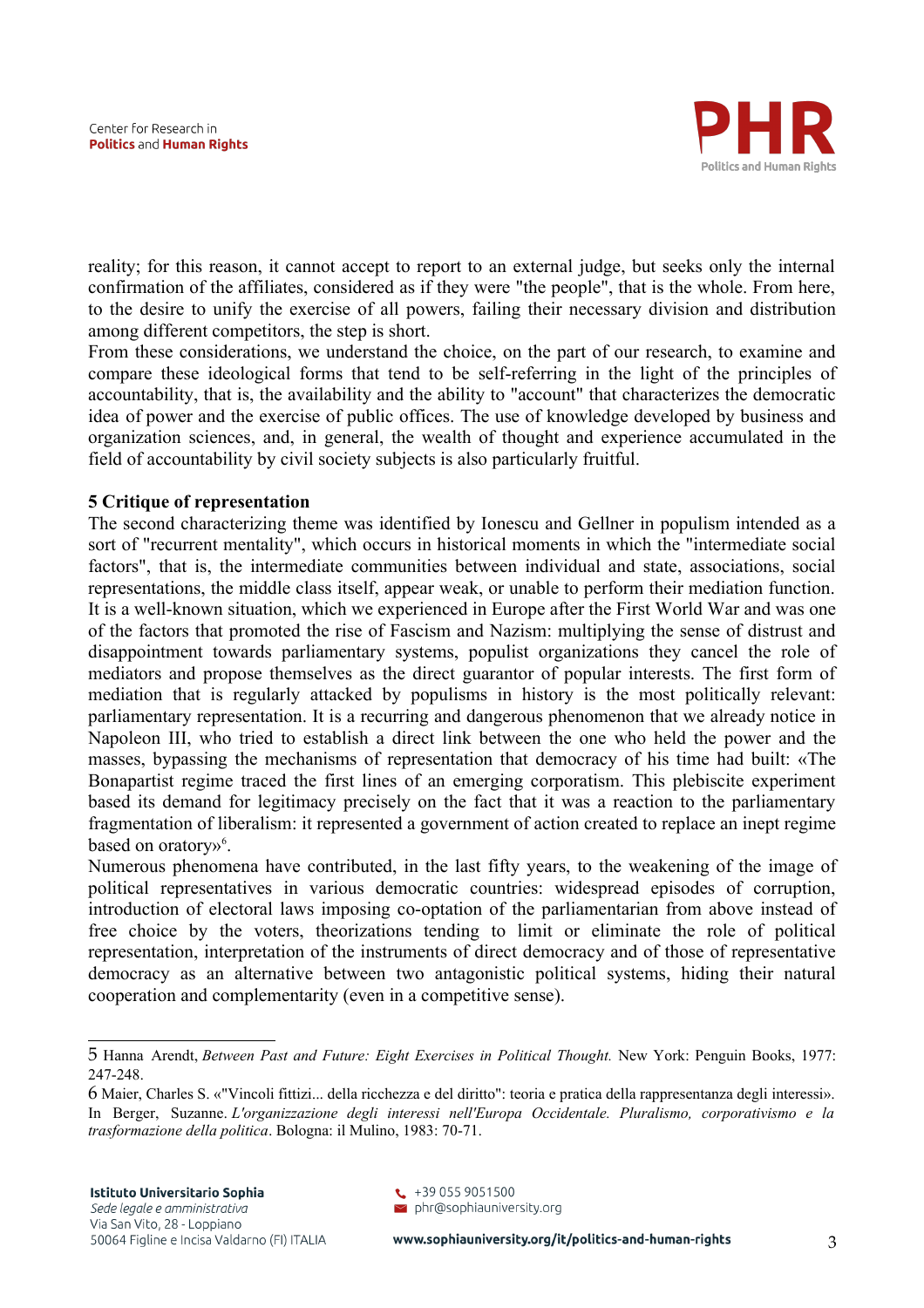

#### **6 Political psychology and construction of the enemy**

The third and fourth themes cooperate strongly with each other: populism can also be defined in terms of political psychology, as it spreads the feeling that there is a conspiracy against the people, coming from an external enemy, an international entity that has, within the country, its agents, that is, an internal enemy, which constitutes a despicable and impure element, against which fear is fueled and hatred is organized. Fear and hatred reinforce each other and form a circle that develops with its own strength. Today we know new experiences of "division of labor", or "distribution of tasks" for example between different populist forces of European countries, which underline most of one or the other of the two feelings / attitudes: one, for example, can stimulate hatred towards elites who are hopelessly profited and corrupt: bankers, politicians, entrepreneurs, officials of the European Union; the other may develop fear of external agents or considered as such: ethnic or religious minorities, even if, in reality, as in the case of people of Jewish religion in Europe, they have been part of the "real peoples" for centuries and millennia; or fear towards immigrants. The circle of reinforcement between fear and hatred, can strongly influence the political debate, both within a country and in a continental dimension, as happened in Europe.

#### **7 The people-idol: populism and religion**

Fifth element of the analysis, populism comes to constitute the image of an idealized, mythical and perfect people, often identified with only a part of the real people, interpreted as the only one that counts and that is worth saving. Ionescu and Gellner, mindful of the extreme experiences of the past Fascist and Nazi regimes, and of Socialist regimes of the Soviet area then in existence, spoke of "worship" of the people. In this sense, populism presents itself as a process of elaborating a fetish. The case analysis available fifty years ago had to do with regimes such as the Italian and German one, in which populisms, combined with strong ideologies and powerful material interests, imposed themselves and created dictatorships by exploiting the crises of weak democracies. In the era closest to us, however, we saw the populist ideological mechanism of departure from reality, at work within established democratic political regimes. With reference to contemporary situations, more than an "adored" people it seems correct to speak today of an "illusory people", as a product of persuasion mechanisms based on the systematic distortion of information implemented by populist parties, organizations and think tanks ( in addition to that of sovereign states that can support the populist parties of another country) through the use of digital communication and social networks that did not exist in 196[7](#page-3-0)<sup>7</sup>. However, the outcomes could be very similar. The research about "illusory people" is therefore also aimed at evaluating the risks of authoritarian involution and the possible threats to democracy with which contemporary populisms could become carriers<sup>[8](#page-3-1)</sup>.

Another aspect that needs to be considered today is the reciprocal aspect of the idea of the "adored people", that is, the "adoring people". The religious element has conquered a certain space in contemporary populisms, both in phenomena that can be correctly defined as fundamentalists, in cases where there is a desire to impose a confessional vision by the law; as in situations where

<span id="page-3-0"></span><sup>7</sup> O'Connor, Cailin and Wheatherall, James O. *The Misinformation Age. How False Beliefs Spread*. New Haven: Yale University Press, 2019.

<span id="page-3-1"></span><sup>8</sup> Urbinati, Nadia. *Democracy Disfigured: Opinion, Truth, and the People*. Cambridge: Harvard University Press, 2014.